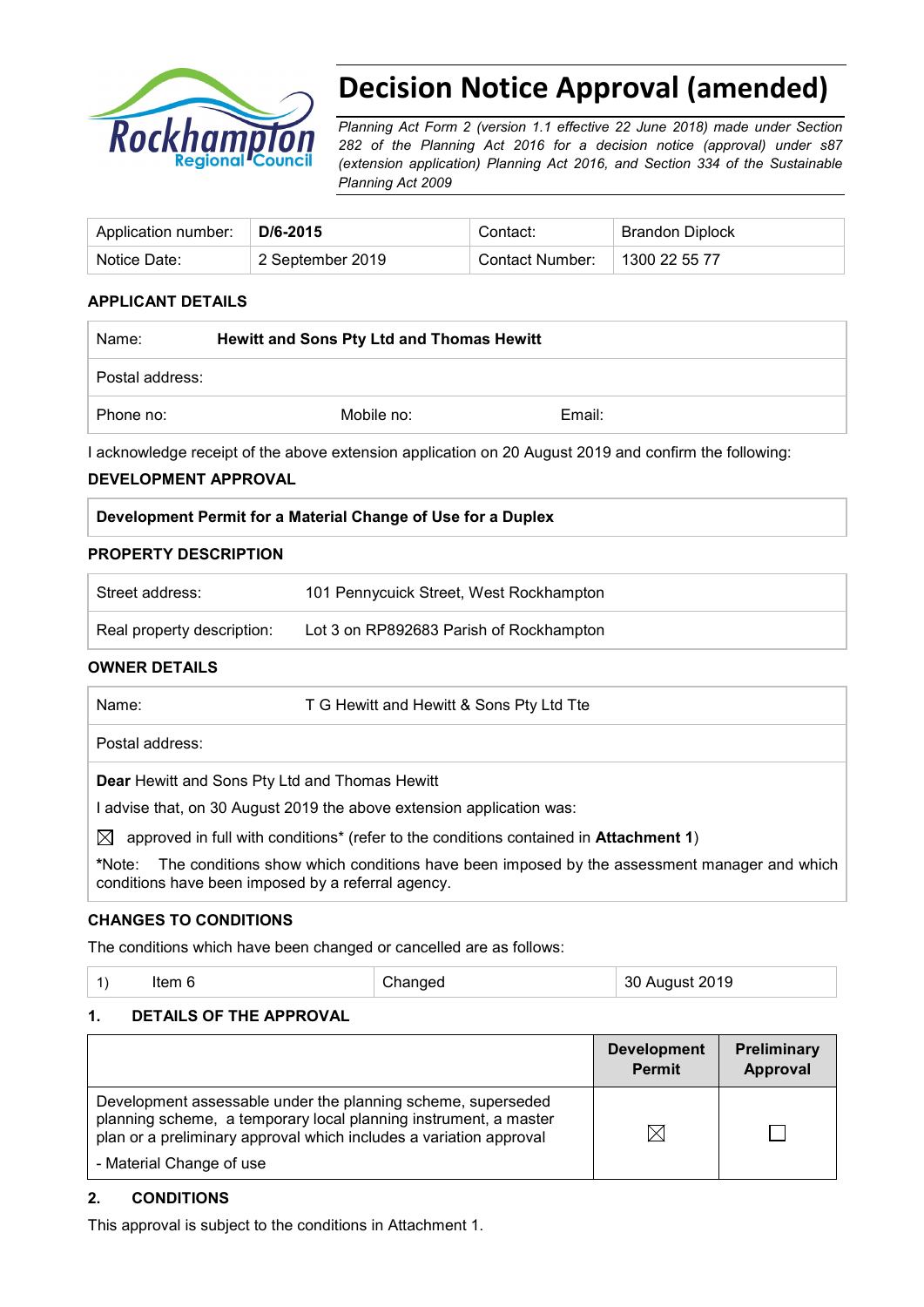#### **3. FURTHER DEVELOPMENT PERMITS REQUIRED**

Please be advised that the following development permits are required to be obtained before the development can be carried out:

| Type of development permit required | Subject of the required development permit |
|-------------------------------------|--------------------------------------------|
| <b>Operational Works</b>            | Road Works                                 |
|                                     | <b>Access and Parking Works</b>            |
|                                     | <b>Roof and Allotment Drainage Works</b>   |
| <b>Building Works</b>               |                                            |
| Plumbing and Drainage Works         |                                            |

#### **4. REFERRAL AGENCIES NIL**

#### **5. THE APPROVED PLANS**

**The approved development must be completed and maintained generally in accordance with the approved drawings and documents:**

| <b>Plan/Document Name</b>    | <b>Plan Number</b>              | <b>Dated</b>                           |
|------------------------------|---------------------------------|----------------------------------------|
| Site Plan                    | 14125 SD02/P2                   | Undated                                |
| Existing Floor Plan (Unit 1) | 14125 SD04/P2                   | Undated                                |
| Floor Plan (Unit 2)          | 14125 SD03/C                    | 8 July 2015                            |
| Elevation 1/2                | 14125 SD07/C                    | 8 July 2015                            |
| Elevation 2/2                | 14125 SD08/C                    | 8 July 2015                            |
| Images                       | 14125 SD09/C                    | 8 July 2015                            |
| Landscaping Plan             | Attachment B - Landscaping Plan | Received by Council on 24 July<br>2014 |

#### **6. CURRENCY PERIOD FOR THE APPROVAL (s.87 of the Planning Act) (extension application)**

The currency period for this approval expires on 24 August 2021.

#### **7. STATEMENT OF REASONS**

| Description of the development | The proposed development is for a Material Change of Use for a<br><b>Duplex</b>                                                                                                                                                                                                                                                                                    |  |
|--------------------------------|--------------------------------------------------------------------------------------------------------------------------------------------------------------------------------------------------------------------------------------------------------------------------------------------------------------------------------------------------------------------|--|
| <b>Reasons for decision</b>    | Assessment of the development against the relevant zone<br>a)<br>purpose, planning scheme codes and planning scheme<br>policies demonstrates that the proposed development will<br>not cause significant adverse impacts on the surrounding<br>natural environment, built environment and infrastructure,<br>community facilities, or local character and amenity. |  |
| <b>Assessment Benchmarks</b>   | The proposed development was assessed against the following<br>assessment benchmarks:<br>Low Density Residential Zone Code<br>$\bullet$                                                                                                                                                                                                                            |  |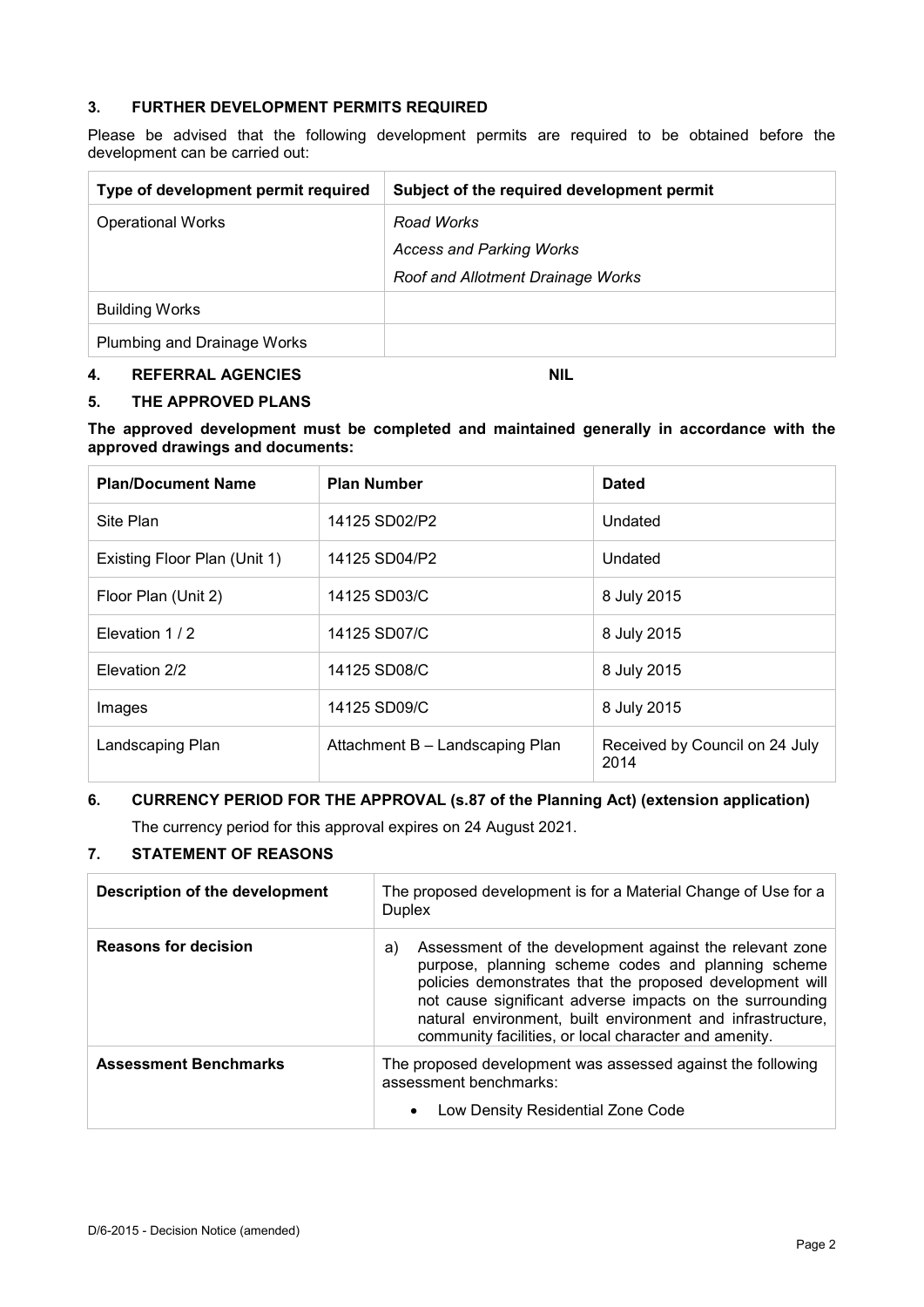| <b>Matters prescribed by regulation</b> | $\bullet$ | The State Planning Policy - Part E;                                                                   |
|-----------------------------------------|-----------|-------------------------------------------------------------------------------------------------------|
|                                         | $\bullet$ | The Central Queensland Regional Plan;                                                                 |
|                                         | $\bullet$ | The Rockhampton Region Planning Scheme 2015;                                                          |
|                                         | $\bullet$ | Surrounding use of adjacent premises in terms of<br>commensurate and consistent development form; and |
|                                         | $\bullet$ | The common material, being the material submitted with<br>the application.                            |

#### **8. RIGHTS OF APPEAL**

The rights of an applicant to appeal to a tribunal or the Planning and Environment Court against a decision about a development application are set out in chapter 6, part 1 of the *Planning Act 2016*. For particular applications, there may also be a right to make an application for a declaration by a tribunal (see chapter 6, part 2 of the *Planning Act 2016).*

#### *Appeal by an applicant*

An applicant for a development application may appeal to the Planning and Environment Court against the following:

- the refusal of all or part of the development application
- a provision of the development approval
- the decision to give a preliminary approval when a development permit was applied for
- a deemed refusal of the development application.

An applicant may also have a right to appeal to the Development tribunal. For more information, see schedule 1 of the *Planning Act 2016*.

The timeframes for starting an appeal in the Planning and Environment Court are set out in section 229 of the *Planning Act 2016*.

**Attachment 2** is an extract from the *Planning Act 2016* that sets down the applicant's appeal rights and the appeal rights of a submitter.

#### **9. WHEN THE DEVELOPMENT APPROVAL TAKES EFFECT**

This development approval takes effect:

From the time the decision notice is given – if there is no submitter and the applicant does not appeal the decision to the court.

Or

When the submitter's appeal period ends  $-$  if there is a submitter and the applicant does not appeal the decision to the court.

Or

Subject to the decision of the court, when the appeal is finally decided  $-$  if an appeal is made to the court.

#### **10. ORIGINAL DECISION ASSESSMENT MANAGER**

#### **11. ASSESSMENT MANAGER**

| Name: | Tarnya Fitzgibbon<br><b>COORDINATOR</b> | Signature: | Date: 02 September 2019 |
|-------|-----------------------------------------|------------|-------------------------|
|       | DEVELOPMENT ASSESSMENT                  |            |                         |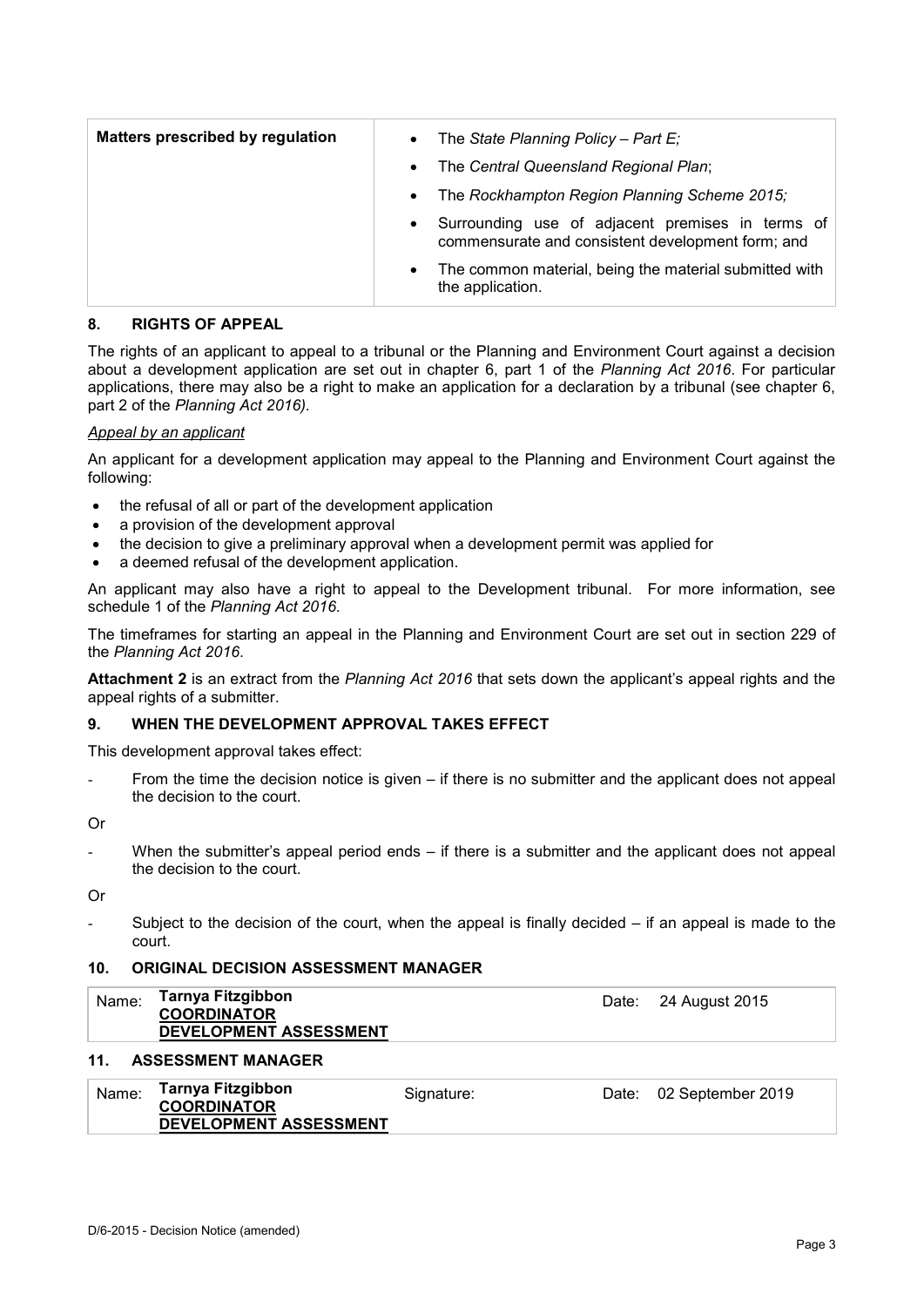#### **Attachment 1 – Conditions of the approval**

*Part 1* **–** *Conditions imposed by the assessment manager [Note: where a condition is imposed about infrastructure under Chapter 4 of the Planning Act 2016, the relevant provision of the Act under which this condition was imposed must be specified.]*

#### **Attachment 2—Extract on appeal rights**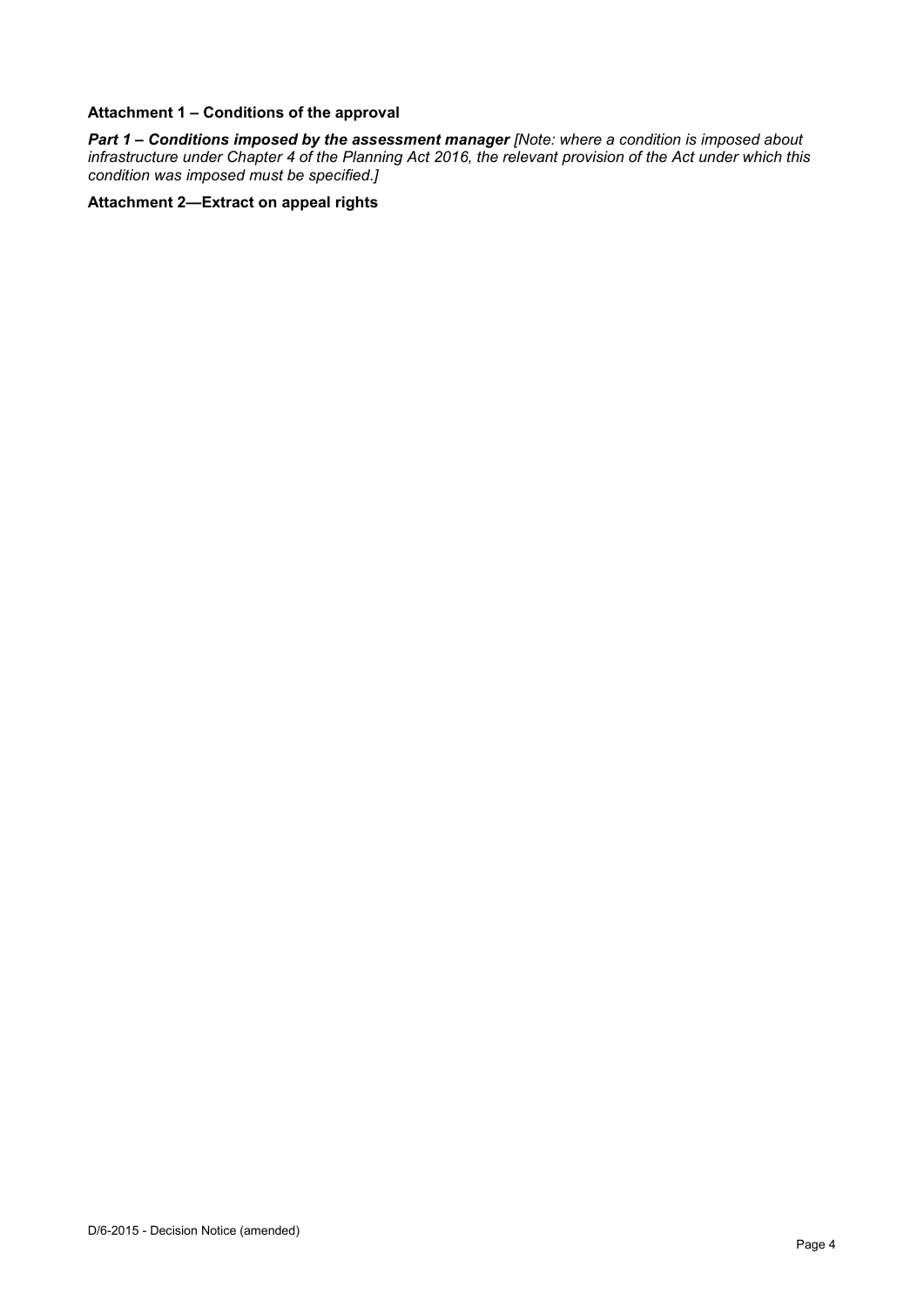

### **Attachment 1 – Part 1**

### **Rockhampton Regional Council Conditions**

*PLANNING ACT 2016*

### 1.0 ADMINISTRATION

- 1.1 The Developer is responsible for ensuring compliance with this approval and the Conditions of the approval by an employee, agent, contractor or invitee of the Developer.
- 1.2 Where these Conditions refer to "Council" in relation to requiring Council to approve or to be satisfied as to any matter, or conferring on the Council a function, power or discretion, that role of the Council may be fulfilled in whole or in part by a delegate appointed for that purpose by the Council.
- 1.3 All conditions of this approval must be undertaken and completed to the satisfaction of Council, at no cost to Council.
- 1.4 All conditions, works, or requirements of this approval must be undertaken and completed prior to the commencement of the use.
- 1.5 Where applicable, infrastructure requirements of this approval must be contributed to the relevant authorities, at no cost to Council prior to the commencement of the use, unless otherwise stated.
- 1.6 The following further Development Permits must be obtained prior to the commencement of any works associated with their purposes for each dwelling unit:
	- 1.6.1 Operational Works:
		- (i) Road Works;
		- (ii) Access and Parking Works;
		- (iii) Roof and Allotment Drainage Works;
	- 1.6.2 Plumbing and Drainage Works; and
	- 1.6.3 Building Works.
- 1.7 All Development Permits for Operational Works and Plumbing and Drainage Works must be obtained prior to the issue of a Development Permit for Building Works.
- 1.8 Unless otherwise stated, all works must be designed, constructed and maintained in accordance with the relevant Council policies, guidelines and standards.
- 1.9 All engineering drawings/specifications, design and construction works must comply with the requirements of the relevant *Australian Standard* and must be approved, supervised and certified by a Registered Professional Engineer of Queensland.

### 2.0 APPROVED PLANS AND DOCUMENTS

2.1 The approved development must be completed and maintained generally in accordance with the approved plans and documents, except where amended by the conditions of this permit:

| <b>Plan/Document Name</b>    | <b>Plan Number</b> | Dated       |
|------------------------------|--------------------|-------------|
| Site Plan                    | 14125 SD02/P2      | Undated     |
| Existing Floor Plan (Unit 1) | 14125 SD04/P2      | Undated     |
| Floor Plan (Unit 2)          | 14125 SD03/C       | 8 July 2015 |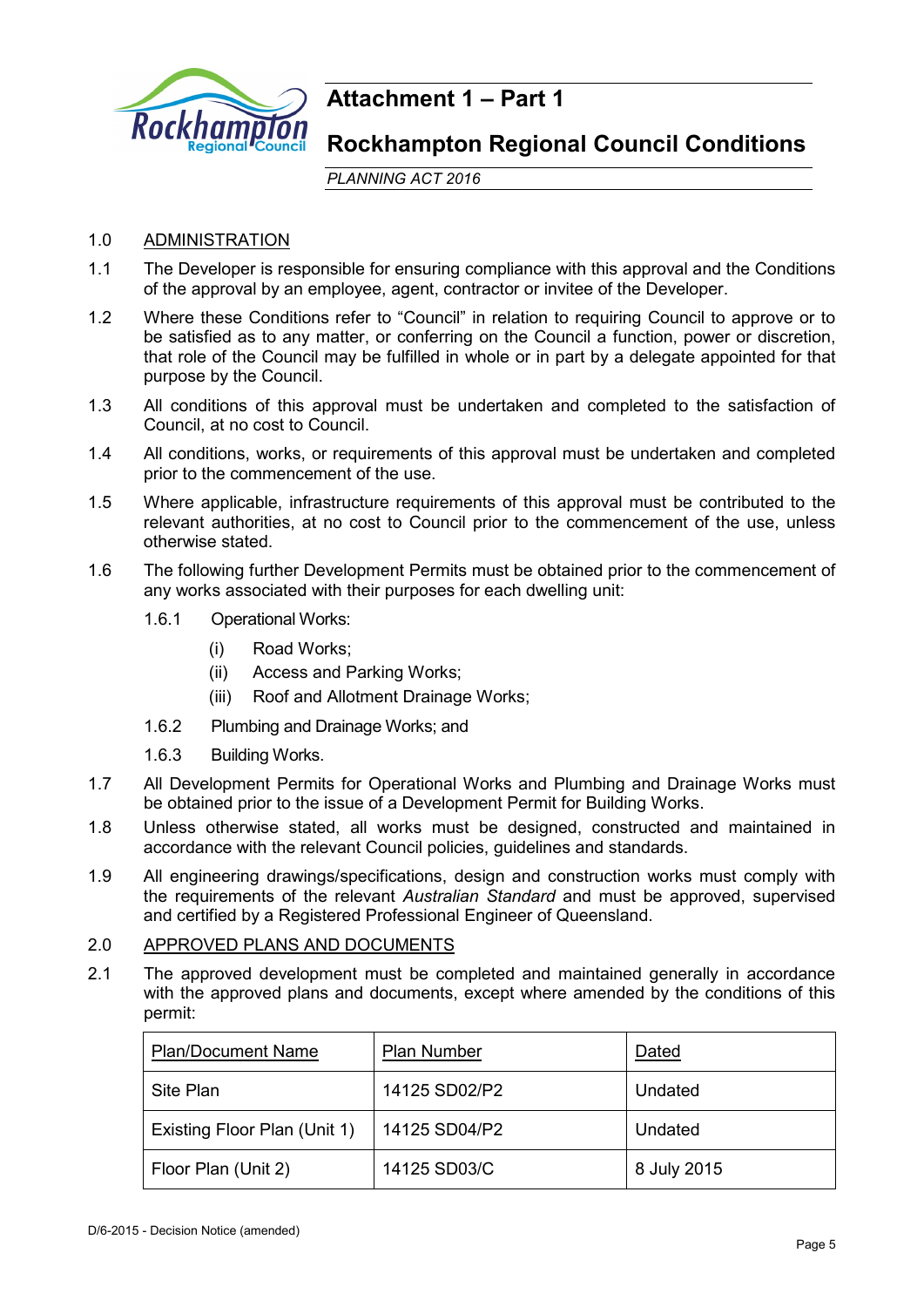| <b>Plan Number</b><br><b>Plan/Document Name</b> |                                    | Dated                                  |
|-------------------------------------------------|------------------------------------|----------------------------------------|
| Elevation 1/2                                   | 14125 SD07/C                       | 8 July 2015                            |
| Elevation 2 / 2                                 | 14125 SD08/C                       | 8 July 2015                            |
| Images                                          | 14125 SD09/C                       | 8 July 2015                            |
| Landscaping Plan                                | Attachment B - Landscaping<br>Plan | Received by Council on<br>24 July 2014 |

- 2.2 Where there is any conflict between the conditions of this approval and the details shown on the approved plans and documents, the conditions of approval must prevail.
- 2.3 Where conditions require the above plans or documents to be amended, the revised document(s) must be submitted for endorsement by Council prior to the submission of a Development Application for Operational Works.

### 3.0 ROAD WORKS

- 3.1 A Development Permit for Operational Works (road works) must be obtained prior to the commencement of any road works required by this approval.
- 3.2 All works must be designed and constructed in accordance with the approved plans (refer to condition 2.1), *Capricorn Municipal Development Guidelines*, relevant *Australian Standards* and the provisions of a Development Permit for Operational Works (road works).
- 3.3 A concrete pathway, with a minimum width of 1.2 metres, must be constructed for the full frontage of the site. All pathways located within a road reserve or public use land must be provided with public space lighting in accordance with *Australian Standard AS1158 "Lighting for Roads and Public Spaces"*.

#### 4.0 ACCESS AND PARKING WORKS

- 4.1 A Development Permit for Operational Works (access and parking works) must be obtained prior to the commencement of any access and parking works on the site.
- 4.2 All works must be designed and constructed in accordance with the approved plans (refer to condition 2.1), *Capricorn Municipal Development Guidelines*, *Australian Standard AS2890 "Parking Facilities"* and the provisions of a Development Permit for Operational Works (access and parking works).
- 4.3 All parking spaces, access driveway, and vehicular manoeuvring areas associated with this proposed development must be concrete paved or asphalted.
- 4.4 A minimum of two (2) off-street car parking spaces must be provided for each unit, one (1) of which must be covered.

#### 5.0 SEWERAGE WORKS

- 5.1 All works must be designed and constructed in accordance with the approved plans (refer to condition 2.1), *Capricorn Municipal Development Guidelines*, *Water Supply (Safety and Reliability) Act* and *Plumbing and Drainage Act*.
- 5.2 The development must be connected to Council's reticulated sewerage network*.*
- 5.3 The existing sewerage connection point must be retained and upgraded, if necessary, to service the development.
- 5.4 All works must be undertaken in accordance with a Council's Building Over/Adjacent to Local Government Sewerage Infrastructure Policy or Queensland Development Code, Mandatory Part 1.4 for building over or near relevant infrastructure.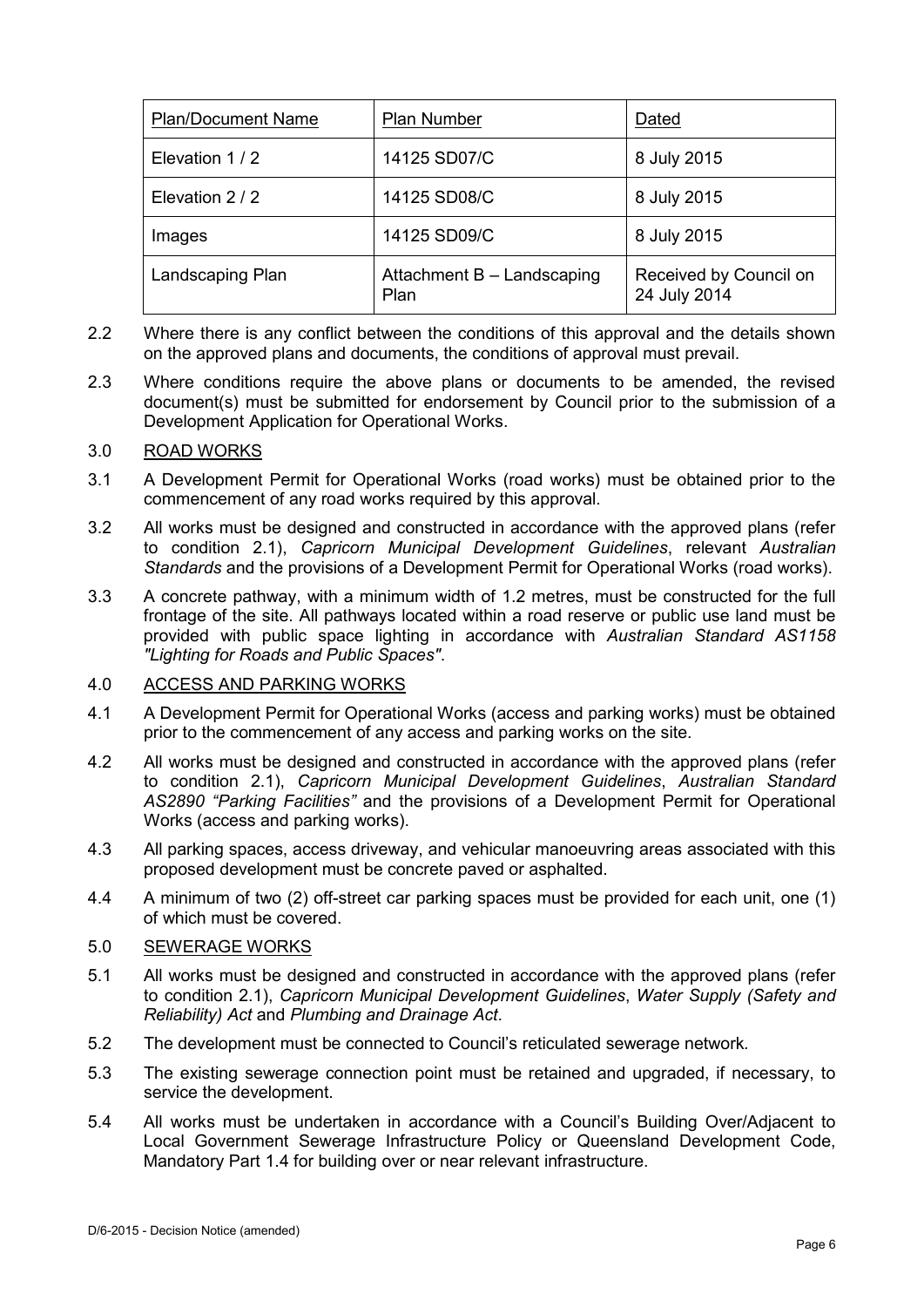### 6.0 WATER WORKS

- 6.1 All works must be designed and constructed in accordance with the approved plans (refer to condition 2.1), *Capricorn Municipal Development Guidelines*, *Water Supply (Safety and Reliability) Act* and *Plumbing and Drainage Act*.
- 6.2 The development must be connected to Council's reticulated water network*.*
- 6.3 A new water connection point must be provided for the proposed dwelling (Unit 2).
- 6.4 The proposed development must be provided with a master meter at the property boundary and sub-meters for each sole occupancy building in accordance with the *Queensland Plumbing and Drainage Code* and Council's Sub-metering Policy.
- 6.5 Water meter boxes located within trafficable areas must be raised or lowered to suit the finished surface level and must be provided with heavy duty trafficable lids.

#### 7.0 PLUMBING AND DRAINAGE WORKS

7.1 All internal plumbing and sanitary drainage works must be in accordance with regulated work under the *Plumbing and Drainage Act* and Council's Plumbing and Drainage Policies.

#### 8.0 ROOF AND ALLOTMENT DRAINAGE WORKS

- 8.1 A Development Permit for Operational Works (roof and allotment drainage works) must be obtained prior to the commencement of any drainage works on the site.
- 8.2 All roof and allotment drainage must be in accordance with the requirements of the *Queensland Urban Drainage Manual* and the *Capricorn Municipal Development Guidelines*.
- 8.3 All roof and allotment drainage must be discharged such that it does not restrict, impair or change the natural flow of runoff water or cause a nuisance to adjoining properties or infrastructure.

#### 9.0 SITE WORKS

- 9.1 All earthworks must be undertaken in accordance with *Australian Standards, AS3798 "Guidelines on Earthworks for Commercial and Residential Developments".*
- 9.2 Site works must be constructed such that they do not, at any time, in any way restrict, impair or change the natural flow of runoff water, or cause a nuisance or worsening to adioining properties or infrastructure.

#### 10.0 BUILDING WORKS

- 10.1 All building works must be undertaken in accordance with a Council's Building Over/Adjacent to Local Government Sewerage Infrastructure Policy or *Queensland Development Code, Mandatory Part 1.4 "Building over or near relevant infrastructure"*.
- 10.2 The patio roof at the front of the proposed dwelling unit 2 must be curved or bull nose. The patio area must include additional decorative character elements including (but not limited to), decorative brackets, balustrades, handrails, post mouldings, and verandah plate.
- 10.3 The front roof pitch must include a decorative character gable lattice and, timber finial. The window under this gable must include a decorative and functional window awning with decorative brackets.
- 10.4 The main posts of the front boundary fence must include decorative fence post knobs.
- 10.5 The eastern elevation of the house must include a window to be incorporated as part of the garage for natural light, ventilation, and casual surveillance.
- 10.6 The private open space of each unit must be screened to prevent viewing of private open space from public space and adjoining properties.
- 10.7 Any lighting devices associated with the development, such as sensory lighting, must be positioned on the site and shielded so as not to cause glare or other nuisance to nearby residents and motorists. Night lighting must be designed, constructed and operated in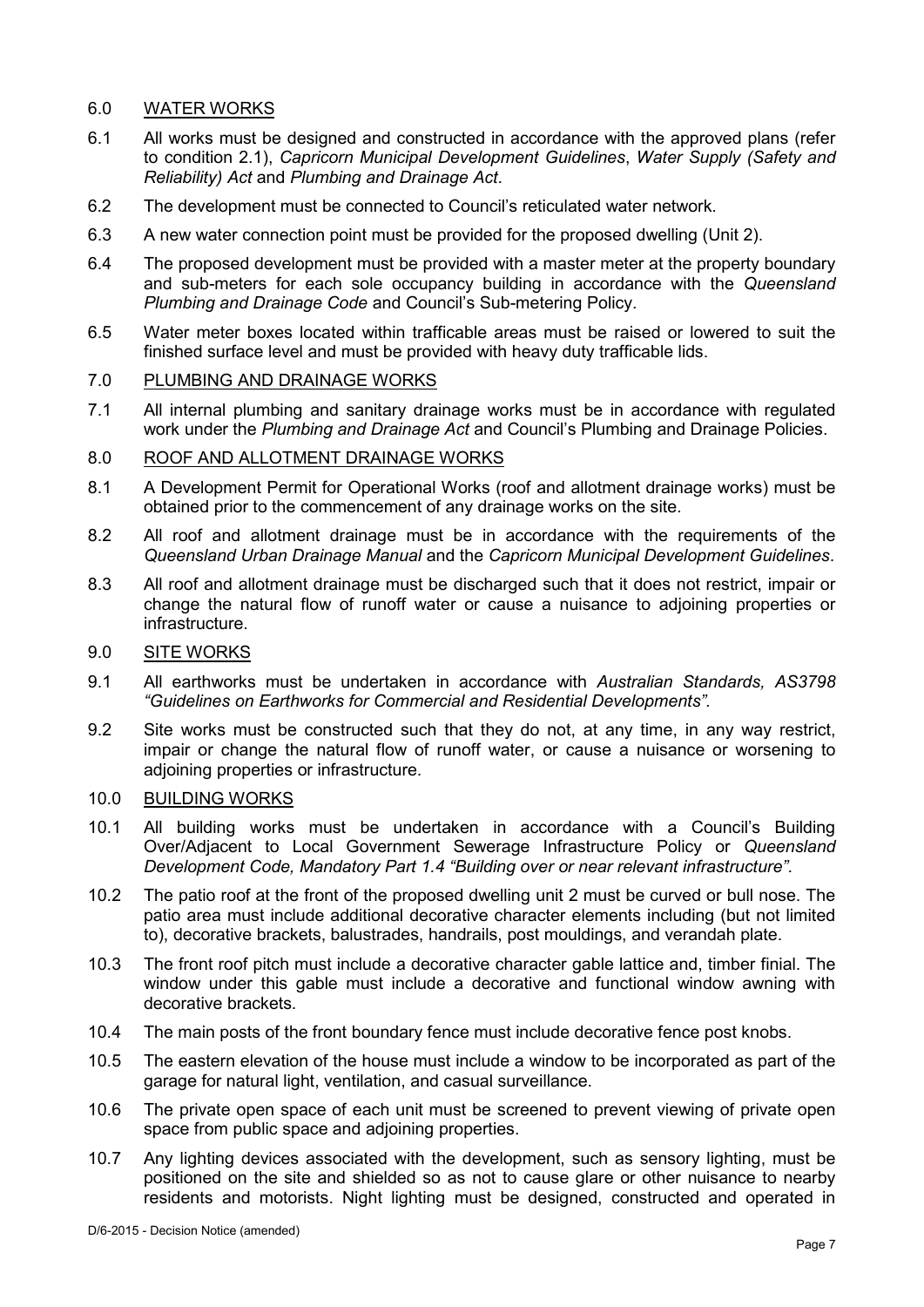accordance with *Australian Standard AS4282 "Control of the obtrusive effects of outdoor lighting"*.

- 10.8 All units must be provided with open-air clothes drying facilities and the facilities must be screened from public view.
- 10.9 All structures must maintain a clearance of two (2) metres to any sewerage infrastructure or A Building Over/Adjacent to Local Government Sewerage Infrastructure Permit must be obtained prior to the commencement of any works on the site.

#### 11.0 LANDSCAPING

- 11.1 All landscaping must be established generally in accordance with the approved plans (refer to condition 2.1). The landscaping must be constructed and/or established prior to the commencement of the use and the landscape areas must predominantly contain plant species that are locally native to the Central Queensland region due to their low water dependency.
- 11.2 Any landscaped areas must be subject to an ongoing maintenance and replanting programme (if necessary).

#### 12.0 ELECTRICITY AND TELECOMMUNICATIONS

- 12.1 Underground electricity and telecommunication connections must be provided to each dwelling unit to the standards of the relevant authorities.
- 12.2 Evidence must be provided of a Telecommunications Infrastructure Provisioning Confirmation and Certificate of Electricity Supply with the relevant service providers to provide the use with telecommunication and live electricity connections, in accordance with the requirements of the relevant authorities prior to the commencement of the use.

#### 13.0 ASSET MANAGEMENT

- 13.1 Any alteration necessary to electricity, telephone, water mains, sewerage mains, and/or public utility installations resulting from the development or in connection with the development, must be at full cost to the Developer.
- 13.2 Any damage to existing kerb and channel, pathway or roadway (including removal of concrete slurry from public land, pathway, roads, kerb and channel and stormwater gullies and drainage lines) which may occur during any works carried out in association with the approved development must be repaired. This must include the reinstatement of the existing traffic signs and pavement markings which may have been removed.

### 14.0 ENVIRONMENTAL

14.1 Implement and maintain an Erosion Control and Stormwater Control Management Plan onsite for the duration of the works, and until all exposed soil areas are permanently stabilised (for example, turfed, hydromulched, concreted, landscaped). The prepared Erosion Control and Stormwater Control Management Plan must be available on-site for inspection by Council Officers during those works.

#### 15.0 OPERATING PROCEDURES

15.1 All construction materials, waste, waste skips, machinery and contractors' vehicles must be located and stored or parked within the site. No storage of materials, parking of construction machinery or contractors' vehicles will be permitted in any public streets or roads.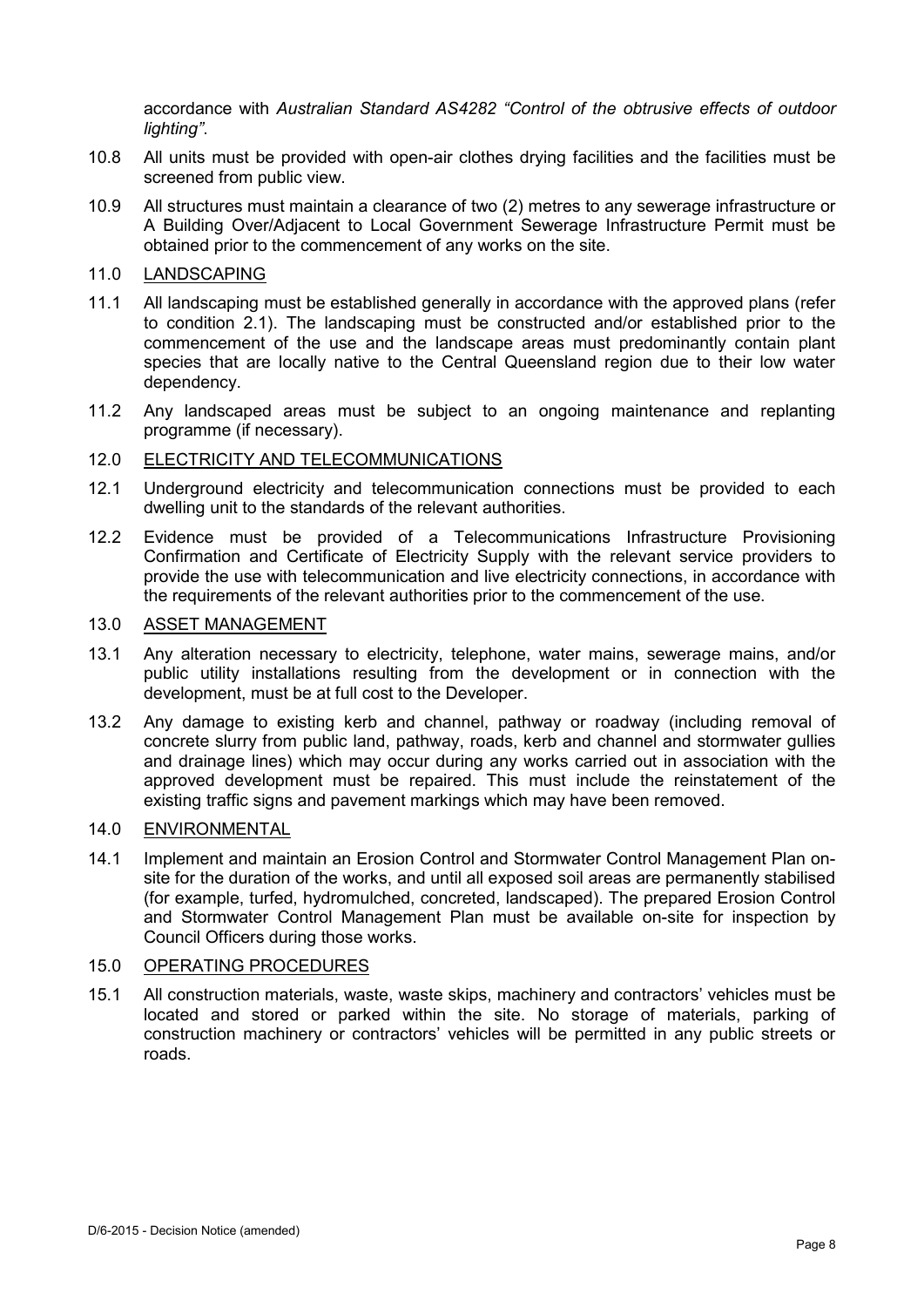#### ADVISORY NOTES

#### NOTE 1. Aboriginal Cultural Heritage

It is advised that under section 23 of the *Aboriginal Cultural Heritage Act 2003*, a person who carries out an activity must take all reasonable and practicable measures to ensure the activity does not harm Aboriginal Cultural Heritage (the "cultural heritage duty of care"). Maximum penalties for breaching the duty of care are listed in the Aboriginal Cultural Heritage legislation. The information on Aboriginal Cultural Heritage is available on the Department of Aboriginal and Torres Strait Islander and Multicultural Affairs website www.datsima.qld.gov.au

#### NOTE 2. General Environmental Duty

General environmental duty under the *Environmental Protection Act* prohibits unlawful environmental nuisance caused by noise, aerosols, particles, dust, ash, fumes, light, odour or smoke beyond the boundaries of the property during all stages of the development including earthworks, construction and operation.

#### NOTE 3. General Safety Of Public During Construction

The *Work Health and Safety Act 2011* and *Manual of Uniform Traffic Control Devices* must be complied with in carrying out any construction works, and to ensure safe traffic control and safe public access in respect of works being constructed on a road.

It is the responsibility of the property owner(s) to take all measures necessary to ensure that the proposed duplex is developed and maintained in such a way as to mitigate odour and noise impacts from the surrounding lawful non-residential uses. These measures must be undertaken at the expense of the property owner(s).

#### NOTE 4. Character Design

The Townsville City Council '*Heritage and Character house Information Guide'* is an appropriate reference for examples of decorative character elements, as required in conditions 10.2 to 10.4 in this Decision Notice.

#### NOTE 5. Infrastructure Charges Notice

This application is subject to infrastructure contributions in accordance with Council policies. The contributions are presented on an Infrastructure Charges Notice.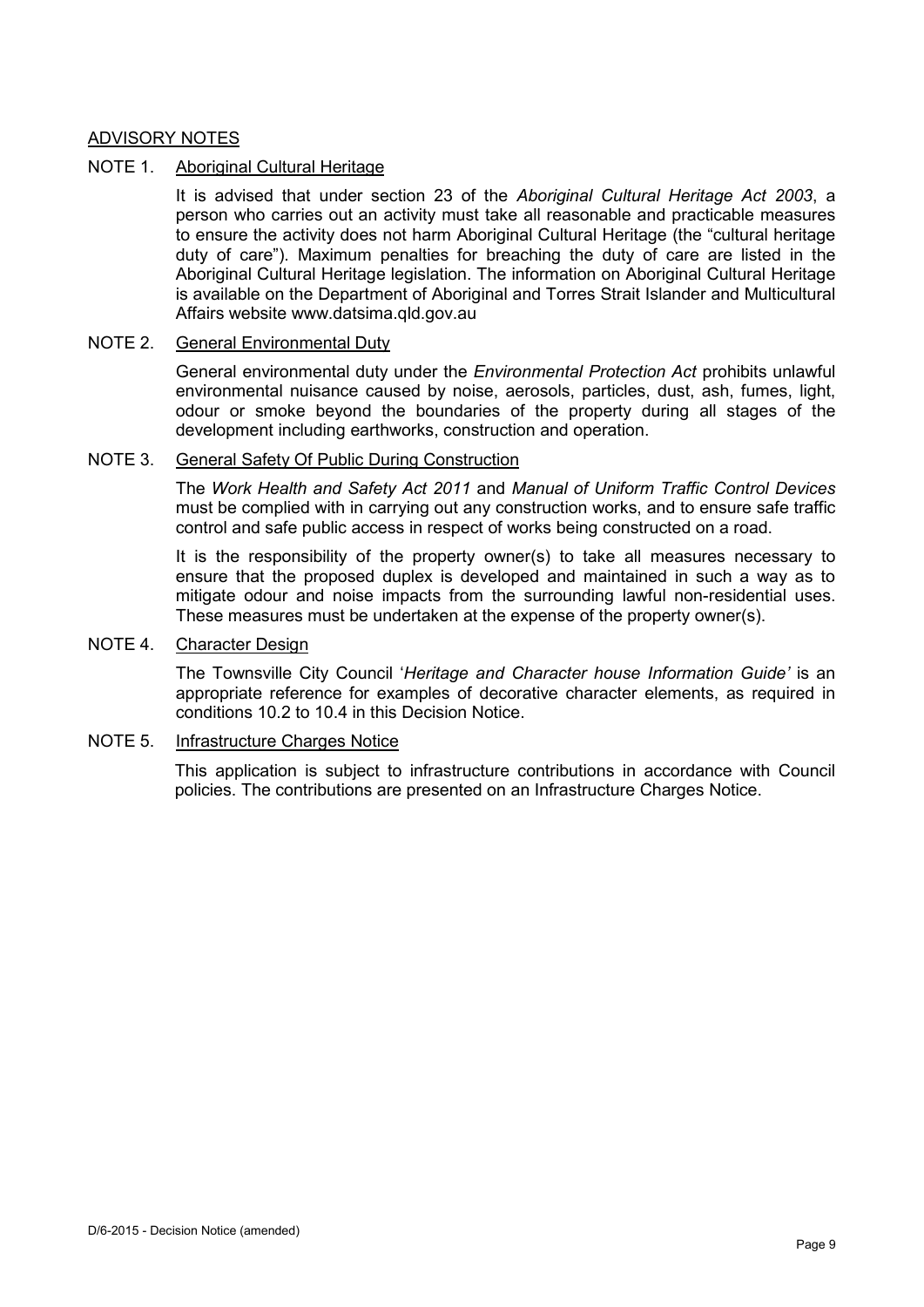

## **Attachment 2 - Appeal Rights**

*PLANNING ACT 2016*

The following is an extract from the *Planning Act 2016 (Chapter 6)*

#### *Appeal rights*

#### *229 Appeals to tribunal or P&E Court*

- (1) Schedule 1 states—
	- (a) matters that may be appealed to— (i)either a tribunal or the P&E Court; or (ii)only a tribunal; or
		- (iii)only the P&E Court; and
	- (b) the person—

(i)who may appeal a matter (the **appellant**); and (ii)who is a respondent in an appeal of the matter; and (iii)who is a co-respondent in an appeal of the matter; and

- (iv)who may elect to be a co-respondent in an appeal of the matter.
- (2) An appellant may start an appeal within the appeal period.
- (3) The **appeal period** is—
	- (a) for an appeal by a building advisory agency—10 business days after a decision notice for the decision is given to the agency or
	- (b) for an appeal against a deemed refusal—at any time after the deemed refusal happens; or
	- (c) for an appeal against a decision of the Minister, under chapter 7, part 4, to register premises or to renew the registration of premises—20 business days after a notice is published under section 269(3)(a) or (4); or
	- (d) for an appeal against an infrastructure charges notice— 20 business days after the infrastructure charges notice is given to the person; or
	- (e) for an appeal about a deemed approval of a development application for which a decision notice has not been given—30 business days after the applicant gives the deemed approval notice to the assessment manager; or
	- (f) for any other appeal—20 business days after a notice of the decision for the matter, including an enforcement notice, is given to the person.
	- Note—

See the P&E Court Act for the court's power to extend the appeal period.

- (4) Each respondent and co-respondent for an appeal may be heard in the appeal.
- (5) If an appeal is only about a referral agency's response, the assessment manager may apply to the tribunal or P&E Court to withdraw from the appeal.
- (6) To remove any doubt, it is declared that an appeal against an infrastructure charges notice must not be about—
	- (a) the adopted charge itself; or
	- (b) for a decision about an offset or refund—
		- (i) the establishment cost of trunk infrastructure identified in a LGIP; or
		- (ii) the cost of infrastructure decided using the method
	- included in the local government's charges resolution.

#### **230 Notice of appeal**

- (1) An appellant starts an appeal by lodging, with the registrar of the tribunal or P&E Court, a notice of appeal that— (a) is in the approved form; and
	- (b) succinctly states the grounds of the appeal.
- (2) The notice of appeal must be accompanied by the required fee.
- (3) The appellant or, for an appeal to a tribunal, the registrar must, within the service period, give a copy of the notice of appeal to—
	- (a) the respondent for the appeal; and
	- (b) each co-respondent for the appeal; and
- (c) for an appeal about a development application under schedule 1, table 1, item 1—each principal submitter for the development application; and
- (d) for an appeal about a change application under schedule 1, table 1, item 2—each principal submitter for the change application; and
- (e) each person who may elect to become a co-respondent for the appeal, other than an eligible submitter who is not a principal submitter in an appeal under paragraph (c) or (d); and
- (f) for an appeal to the P&E Court—the chief executive; and
- (g) for an appeal to a tribunal under another Act—any other
- person who the registrar considers appropriate.
- (4) The **service period** is—
	- (a) if a submitter or advice agency started the appeal in the P&E Court-2 business days after the appeal is started; or
	- (b) otherwise—10 business days after the appeal is started.
- (5) A notice of appeal given to a person who may elect to be a co-respondent must state the effect of subsection
- (6) A person elects to be a co-respondent by filing a notice of election, in the approved form, within 10 business days after the notice of appeal is given to the person*.*

#### **231 Other appeals**

- (1) Subject to this chapter, schedule 1 and the P&E Court Act, unless the Supreme Court decides a decision or other matter under this Act is affected by jurisdictional error, the decision or matter is non-appealable.
- (2) The Judicial Review Act 1991, part 5 applies to the decision or matter to the extent it is affected by jurisdictional error.
- (3) A person who, but for subsection (1) could have made an application under the Judicial Review Act 1991 in relation to the decision or matter, may apply under part 4 of that Act for a statement of reasons in relation to the decision or matter.
- (4) In this section— **decision** includes—
	- (a) conduct engaged in for the purpose of making a decision; and
	- (b) other conduct that relates to the making of a decision; and
	- (c) the making of a decision or the failure to make a decision; and
	- (d) a purported decision; and
	- (e) a deemed refusal.
- **non-appealable**, for a decision or matter, means the decision or matter—
	- (a) is final and conclusive; and
	- (b) may not be challenged, appealed against, reviewed, quashed, set aside or called into question in any other way under the Judicial Review Act 1991 or otherwise, whether by the Supreme Court, another court, a tribunal or another entity; and
	- (c) is not subject to any declaratory, injunctive or other order of the Supreme Court, another court, a tribunal or another entity on any ground.

#### **232 Rules of the P&E Court**

- (1) A person who is appealing to the P&E Court must comply with the rules of the court that apply to the appeal.
- (2) However, the P&E Court may hear and decide an appeal even if the person has not complied with rules of the P&E Court.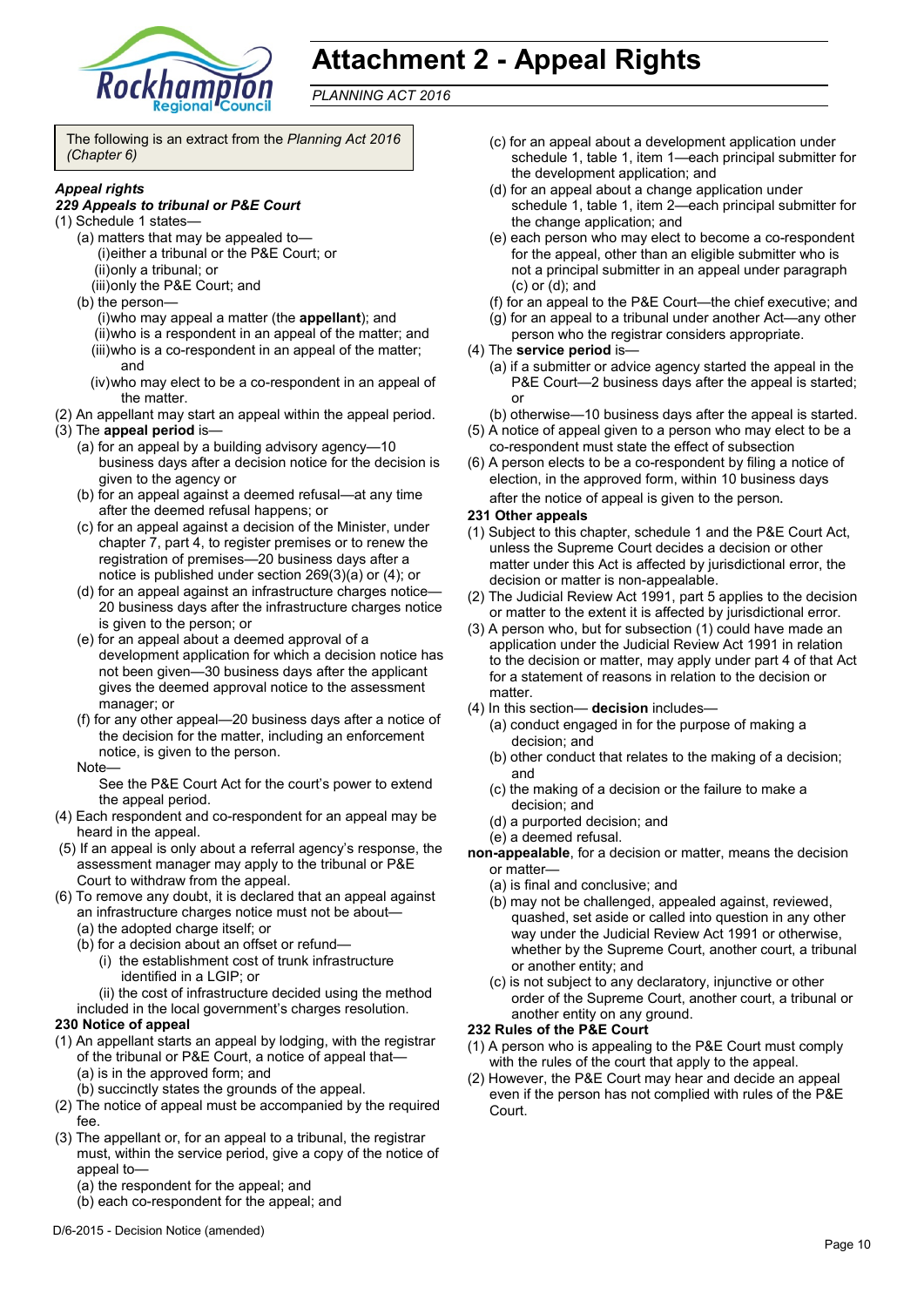

### **Appeal Rights**

*PLANNING ACT 2016*

### **Schedule 1**

#### **Appeals section 229 1 Appeal rights and parties to appeals**

- (1) Table 1 states the matters that may be appealed to—(a) the P&E court; or (b) a tribunal.
- (2) However, table 1 applies to a tribunal only if the matter involves—
	- (a) the refusal, or deemed refusal of a development application, for—
	- (i) a material change of use for a classified building; or
	- (ii) operational work associated with building work, a retaining wall, or a tennis court; or
	- (b) a provision of a development approval for—
	- (i) a material change of use for a classified building; or
- (ii) operational work associated with building work, a retaining wall, or a tennis court; or
	- (c) if a development permit was applied for—the decision to give a preliminary approval for—
		- (i) a material change of use for a classified building; or
		- (ii) operational work associated with building work, a retaining wall, or a tennis court; or
	- (d) a development condition if—
		- (i) the development approval is only for a material change of use that involves the use of a building classified under the Building Code as a class 2 building; and
		- (ii) the building is, or is proposed to be, not more than 3 storeys; and
		- (iii) the proposed development is for not more than 60 sole-occupancy units; or
	- (e) a decision for, or a deemed refusal of, an extension application for a development approval that is only for a material change of use of a classified building; or
	- (f) a decision for, or a deemed refusal of, a change application for a development approval that is only for a material change of use of a classified building; or
	- (g) a matter under this Act, to the extent the matter relates to—
		- (i) the Building Act, other than a matter under that Act that may or must be decided by the Queensland Building and Construction Commission; or
		- (ii) the Plumbing and Drainage Act, part 4 or 5; or
	- (h) a decision to give an enforcement notice in relation to a matter under paragraphs (a) to (g); or
	- (i) a decision to give an infrastructure charges notice; or
	- (j) the refusal, or deemed refusal, of a conversion application; or
	- (k) a matter that, under another Act, may be appealed to the tribunal; or
	- (l) a matter prescribed by regulation.
- (3) Also, table 1 does not apply to a tribunal if the matter
- involves—
	- (a) for a matter in subsection  $(2)(a)$  to  $(d)$ -
		- (i) a development approval for which the development application required impact assessment; and
		- (ii) a development approval in relation to which the assessment manager received a properly made submission for the development application; or
	- (b) a provision of a development approval about the identification or inclusion, under a variation approval, of a matter for the development.
- (4) Table 2 states the matters that may be appealed only to the P&E Court.
- (5) Table 3 states the matters that may be appealed only to the tribunal.
- (6) In each table—
	- (a) column 1 states the appellant in the appeal; and
	- (b) column 2 states the respondent in the appeal; and
	- (c) column 3 states the co-respondent (if any) in the appeal; and
	- (d) column 4 states the co-respondents by election (if any) in the appeal.
- (7) If the chief executive receives a notice of appeal under section 230(3)(f), the chief executive may elect to be a corespondent in the appeal.

| Table 1<br>Appeals to the P&E Court and, for certain matters, to a tribunal                                                                                                                                                                                                                                                                    |                |                        |                                |
|------------------------------------------------------------------------------------------------------------------------------------------------------------------------------------------------------------------------------------------------------------------------------------------------------------------------------------------------|----------------|------------------------|--------------------------------|
| 1. Development applications<br>An appeal may be made against-<br>(a) the refusal of all or part of the development application; or<br>(b) the deemed refusal of the development application; or<br>(c) a provision of the development approval; or<br>(d) if a development permit was applied for—the decision to give a preliminary approval. |                |                        |                                |
| Column 1                                                                                                                                                                                                                                                                                                                                       | Column 2       | Column 3               | Column 4                       |
| Appellant                                                                                                                                                                                                                                                                                                                                      | Respondent     | Co-respondent          | Co-respondent by election      |
|                                                                                                                                                                                                                                                                                                                                                |                | $($ if any $)$         | $(i$ f any $)$                 |
| The applicant                                                                                                                                                                                                                                                                                                                                  | The assessment | If the appeal is about | 1 A concurrence agency that is |
|                                                                                                                                                                                                                                                                                                                                                | manager        | a concurrence          | not a co-respondent            |
|                                                                                                                                                                                                                                                                                                                                                |                | agency's referral      | 2 If a chosen Assessment       |
|                                                                                                                                                                                                                                                                                                                                                |                | response—the           | manager is the respondent—     |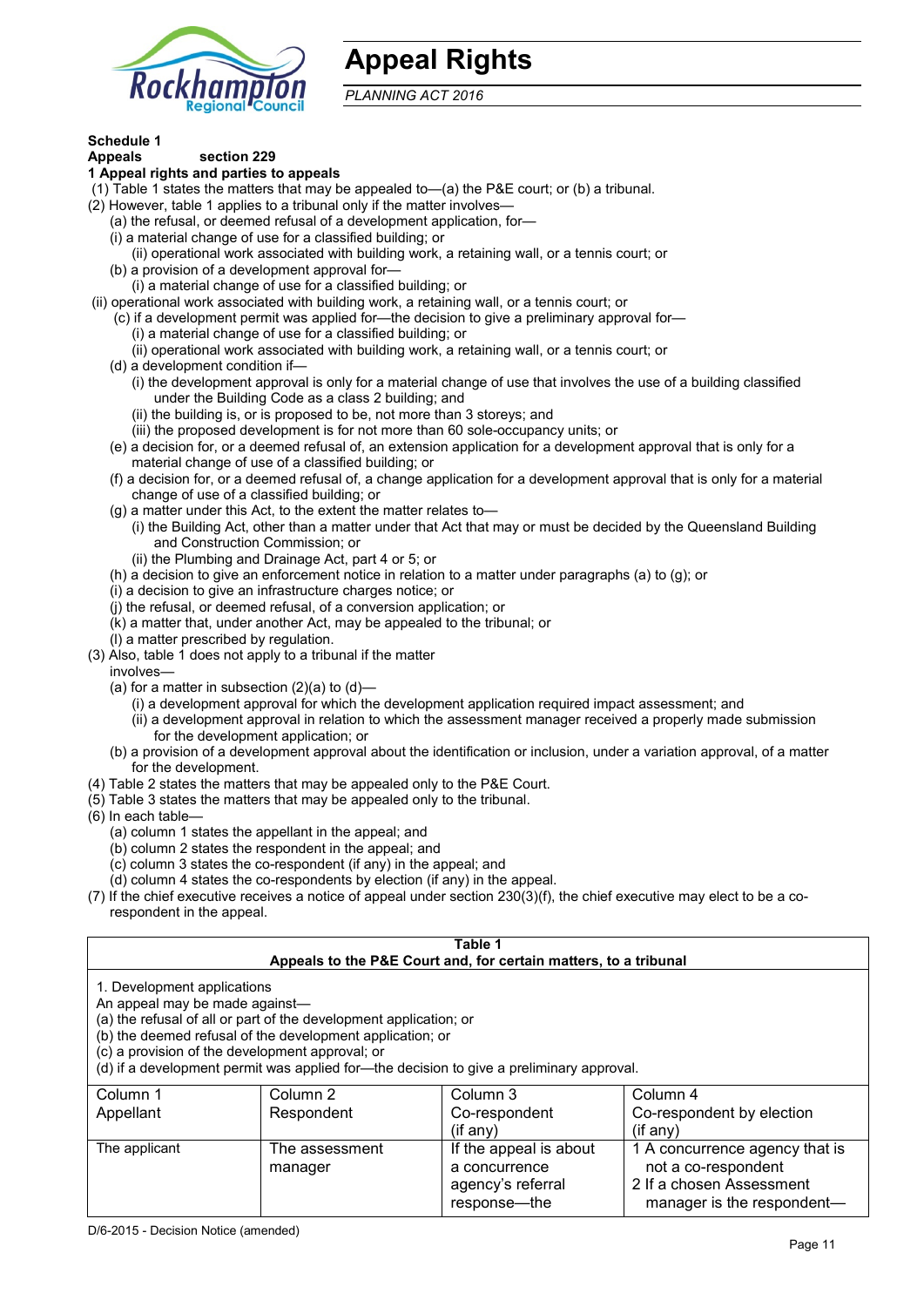| Table 1<br>Appeals to the P&E Court and, for certain matters, to a tribunal                                                                                                                                                                                                                                                                                                                                                                                                                                                                                                                                                                                                                                                                                                                                                                                                                                                                 |                                                                                                                               |                                                                 |                                                                                                                                                                                                                                                                                                                                                 |  |
|---------------------------------------------------------------------------------------------------------------------------------------------------------------------------------------------------------------------------------------------------------------------------------------------------------------------------------------------------------------------------------------------------------------------------------------------------------------------------------------------------------------------------------------------------------------------------------------------------------------------------------------------------------------------------------------------------------------------------------------------------------------------------------------------------------------------------------------------------------------------------------------------------------------------------------------------|-------------------------------------------------------------------------------------------------------------------------------|-----------------------------------------------------------------|-------------------------------------------------------------------------------------------------------------------------------------------------------------------------------------------------------------------------------------------------------------------------------------------------------------------------------------------------|--|
|                                                                                                                                                                                                                                                                                                                                                                                                                                                                                                                                                                                                                                                                                                                                                                                                                                                                                                                                             |                                                                                                                               | concurrence agency                                              | the prescribed assessment<br>manager<br>3 Any eligible advice agency for<br>the application<br>4 Any eligible submitter for the<br>application                                                                                                                                                                                                  |  |
| 2. Change applications<br>An appeal may be made against-<br>(b) a deemed refusal of a change application.                                                                                                                                                                                                                                                                                                                                                                                                                                                                                                                                                                                                                                                                                                                                                                                                                                   |                                                                                                                               |                                                                 | (a) a responsible entity's decision for a change application, other than a decision made by the P&E court; or                                                                                                                                                                                                                                   |  |
| Column 1<br>Appellant                                                                                                                                                                                                                                                                                                                                                                                                                                                                                                                                                                                                                                                                                                                                                                                                                                                                                                                       | Column <sub>2</sub><br>Respondent                                                                                             | Column 3<br>Co-respondent<br>(if any)                           | Column 4<br>Co-respondent by election<br>(if any)                                                                                                                                                                                                                                                                                               |  |
| 1 The applicant<br>2 If the responsible<br>entity is the<br>assessment<br>manager-an<br>affected entity that<br>gave a pre-request<br>notice or response<br>notice                                                                                                                                                                                                                                                                                                                                                                                                                                                                                                                                                                                                                                                                                                                                                                          | The responsible<br>entity                                                                                                     | If an affected entity<br>starts the appeal-the<br>applicant     | 1 A concurrence agency for the<br>development application<br>2 If a chosen assessment<br>manager is the respondent-<br>the prescribed assessment<br>manager<br>3 A private certifier for the<br>development application<br>4 Any eligible advice agency for<br>the change application<br>5 Any eligible submitter for the<br>change application |  |
| 3. Extension applications<br>An appeal may be made against-                                                                                                                                                                                                                                                                                                                                                                                                                                                                                                                                                                                                                                                                                                                                                                                                                                                                                 | (a) the assessment manager's decision about an extension application; or<br>(b) a deemed refusal of an extension application. |                                                                 |                                                                                                                                                                                                                                                                                                                                                 |  |
| Column 1<br>Appellant                                                                                                                                                                                                                                                                                                                                                                                                                                                                                                                                                                                                                                                                                                                                                                                                                                                                                                                       | Column <sub>2</sub><br>Respondent                                                                                             | Column 3<br>Co-respondent<br>(if any)                           | Column 4<br>Co-respondent by election<br>(if any)                                                                                                                                                                                                                                                                                               |  |
| 1 The applicant<br>2 For a matter other<br>than a deemed<br>refusal of an<br>extension<br>application $-$ a<br>concurrence<br>agency, other than<br>the chief executive,<br>for the application                                                                                                                                                                                                                                                                                                                                                                                                                                                                                                                                                                                                                                                                                                                                             | The assessment<br>manager                                                                                                     | If a concurrence<br>agency starts the<br>appeal - the applicant | If a chosen assessment<br>manager is the respondent - the<br>prescribed assessment manager                                                                                                                                                                                                                                                      |  |
| 4. Infrastructure charges notices<br>An appeal may be made against an infrastructure charges notice on 1 or more of the following grounds<br>a) The notice involved an error relating to $-$<br>(i) The application of the relevant adopted charge; or<br>Examples of errors in applying an adopted charge -<br>The incorrect application of gross floor area for a non-residential development<br>Applying an incorrect 'use category', under a regulation, to the development<br>The working out of extra demands, for section 120; or<br>(i)<br>An offset or refund; or<br>(ii)<br>b) The was no decision about an offset or refund; or<br>c) If the infrastructure charges notice states a refund will be given – the timing for giving the refund; or<br>d) The amount of the charge is so unreasonable that no reasonable relevant local government could have<br>imposed the amount.<br>Column 3<br>Column 1<br>Column 2<br>Column 4 |                                                                                                                               |                                                                 |                                                                                                                                                                                                                                                                                                                                                 |  |
| Appellant                                                                                                                                                                                                                                                                                                                                                                                                                                                                                                                                                                                                                                                                                                                                                                                                                                                                                                                                   | Respondent                                                                                                                    | Co-respondent                                                   | Co-respondent by election                                                                                                                                                                                                                                                                                                                       |  |

D/6-2015 - Decision Notice (amended)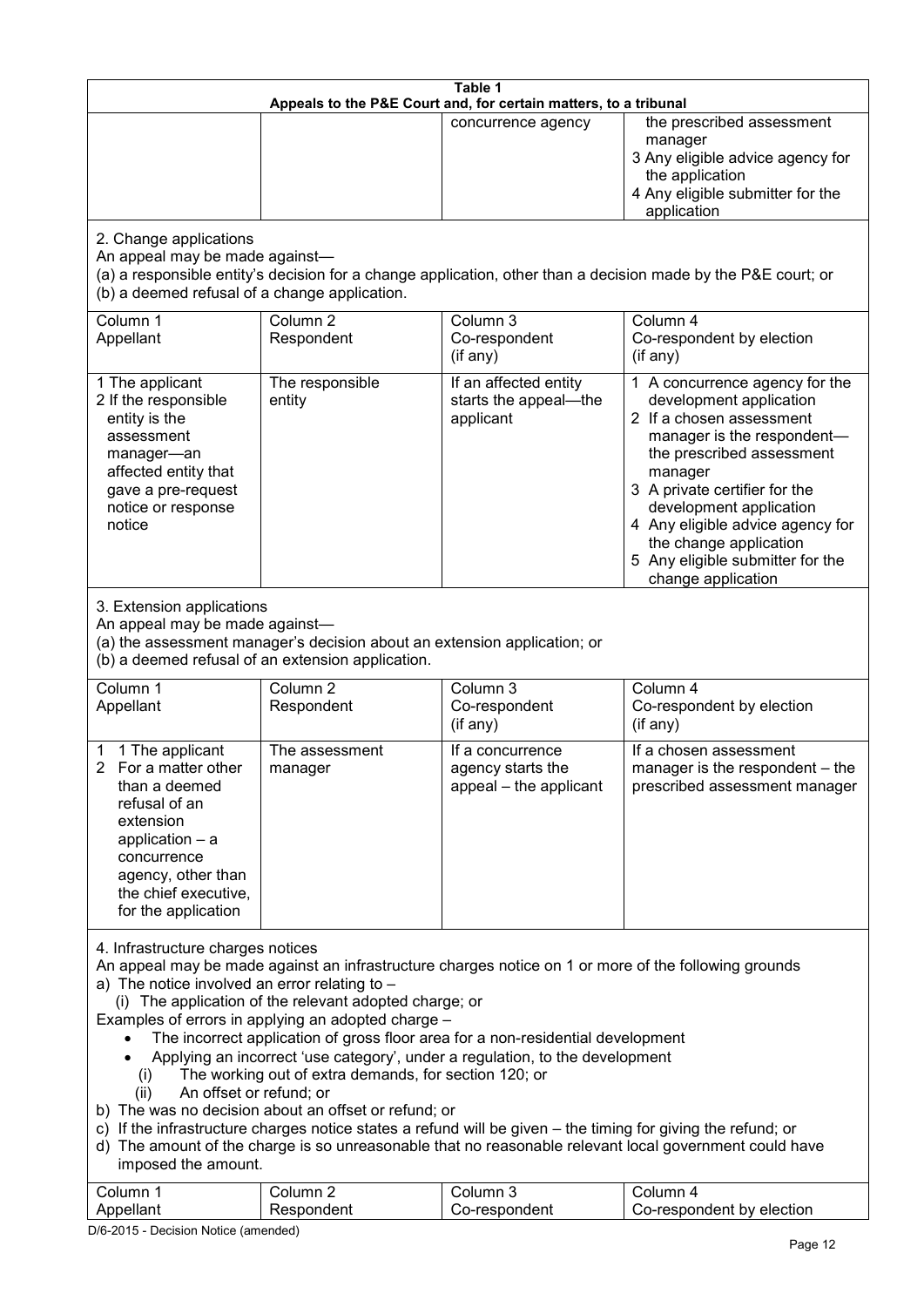|                                                                                                                                                                                                                                                  |                                                                                                                            | Table 1<br>Appeals to the P&E Court and, for certain matters, to a tribunal                                             |                                                                                                                                                                                                                        |  |  |
|--------------------------------------------------------------------------------------------------------------------------------------------------------------------------------------------------------------------------------------------------|----------------------------------------------------------------------------------------------------------------------------|-------------------------------------------------------------------------------------------------------------------------|------------------------------------------------------------------------------------------------------------------------------------------------------------------------------------------------------------------------|--|--|
|                                                                                                                                                                                                                                                  |                                                                                                                            | (if any)                                                                                                                | (if any)                                                                                                                                                                                                               |  |  |
| The person given the<br>Infrastructure charges<br>notice                                                                                                                                                                                         | The local government<br>that gave the<br>infrastructure charges<br>notice                                                  |                                                                                                                         |                                                                                                                                                                                                                        |  |  |
| 5. Conversion applications<br>An appeal may be made against-<br>(a) the refusal of a conversion application; or                                                                                                                                  | (b) a deemed refusal of a conversion application.                                                                          |                                                                                                                         |                                                                                                                                                                                                                        |  |  |
| Column 1<br>Appellant                                                                                                                                                                                                                            | Column <sub>2</sub><br>Respondent                                                                                          | Column 3<br>Co-respondent<br>(if any)                                                                                   | Column 4<br>Co-respondent by election<br>(if any)                                                                                                                                                                      |  |  |
| The applicant                                                                                                                                                                                                                                    | The local government<br>to which the conversion<br>application was made                                                    |                                                                                                                         |                                                                                                                                                                                                                        |  |  |
| 6. Enforcement notices                                                                                                                                                                                                                           | An appeal may be made against the decision to give an enforcement notice.                                                  |                                                                                                                         |                                                                                                                                                                                                                        |  |  |
| Column 1<br>Appellant                                                                                                                                                                                                                            | Column <sub>2</sub><br>Respondent                                                                                          | Column 3<br>Co-respondent<br>(if any)                                                                                   | Column 4<br>Co-respondent by election<br>(if any)                                                                                                                                                                      |  |  |
| The person given the<br>enforcement notice                                                                                                                                                                                                       | The enforcement<br>authority                                                                                               |                                                                                                                         | If the enforcement authority is<br>not the local government for<br>the premises in relation to which<br>the offence is alleged to have<br>happened-the local<br>government                                             |  |  |
| Table 2                                                                                                                                                                                                                                          |                                                                                                                            |                                                                                                                         |                                                                                                                                                                                                                        |  |  |
| Appeals to the P&E Court only                                                                                                                                                                                                                    |                                                                                                                            |                                                                                                                         |                                                                                                                                                                                                                        |  |  |
| 1. Appeals from tribunal<br>An appeal may be made against a decision of a tribunal, other than a decision under<br>section 252, on the ground of-<br>(a) an error or mistake in law on the part of the tribunal; or<br>(b) jurisdictional error. |                                                                                                                            |                                                                                                                         |                                                                                                                                                                                                                        |  |  |
| Column 1<br>Appellant                                                                                                                                                                                                                            | Column 2<br>Respondent                                                                                                     | Column 3<br>Co-respondent<br>(if any)                                                                                   | Column 4<br>Co-respondent by election<br>(if any)                                                                                                                                                                      |  |  |
| A party to the<br>proceedings for the<br>decision                                                                                                                                                                                                | The other party to the<br>proceedings for the<br>decision                                                                  | $\blacksquare$                                                                                                          | L,                                                                                                                                                                                                                     |  |  |
| 2. Eligible submitter appeals<br>(b) a variation request.                                                                                                                                                                                        | application, to the extent that the decision relates to-                                                                   |                                                                                                                         | An appeal may be made against the decision to give a development approval, or an approval for a change<br>(a) any part of the development application for the development approval that required impact assessment; or |  |  |
| Column 1<br>Appellant                                                                                                                                                                                                                            | Column <sub>2</sub><br>Respondent                                                                                          | Column 3<br>Co-respondent<br>(if any)                                                                                   | Column 4<br>Co-respondent by election<br>(if any)                                                                                                                                                                      |  |  |
| 1 For a development<br>application-an<br>eligible submitter for<br>the development<br>application<br>2 For a change<br>application-an<br>eligible submitter for                                                                                  | 1 For a development<br>application-the<br>assessment<br>manager<br>2 For a change<br>application-the<br>responsible entity | 1 The applicant<br>2 If the appeal is about<br>a concurrence<br>agency's referral<br>response-the<br>concurrence agency | Another eligible<br>submitter for the<br>application                                                                                                                                                                   |  |  |

D/6-2015 - Decision Notice (amended)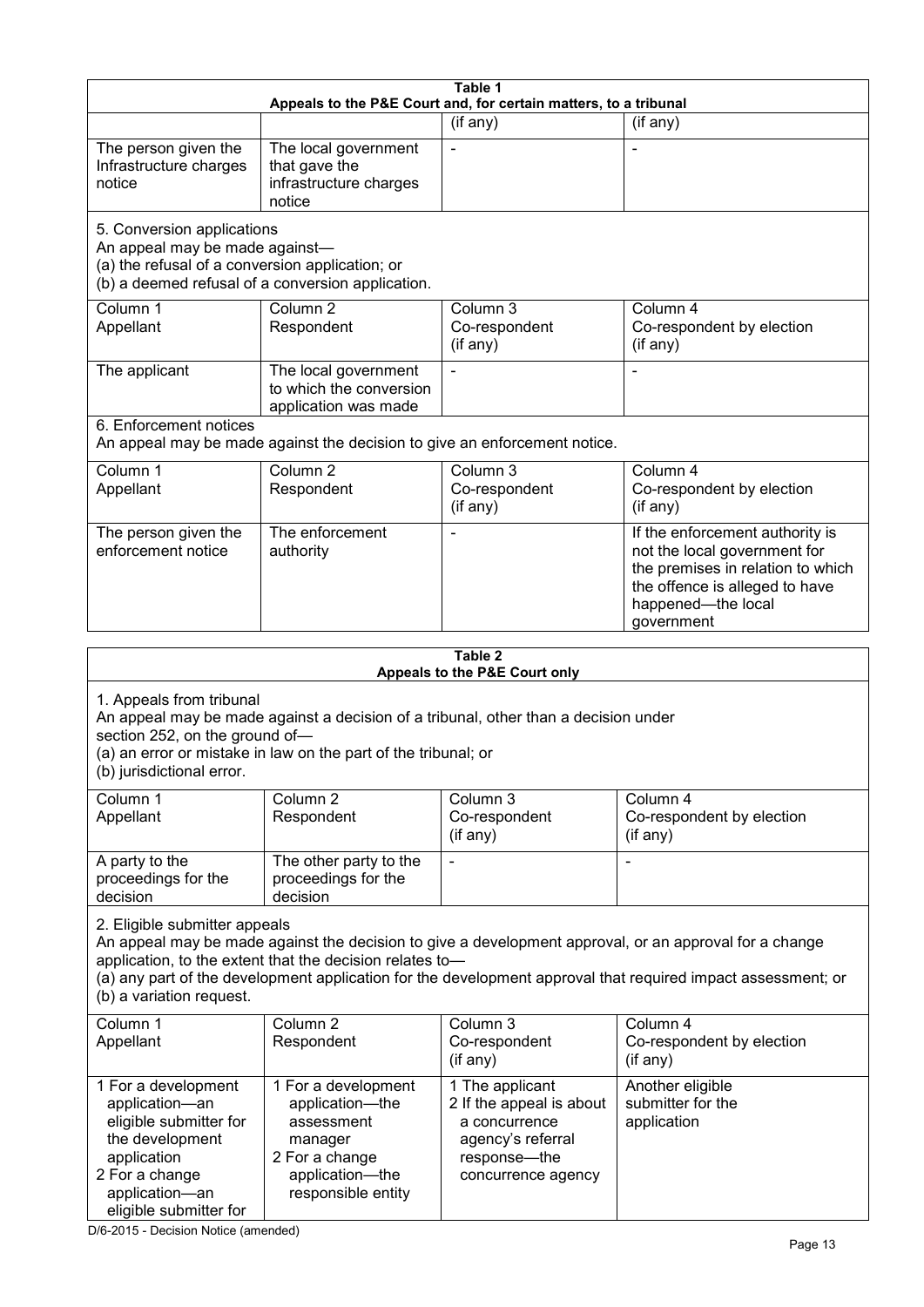| Table 2<br>Appeals to the P&E Court only                                                                                                                                                                                                                                                             |                                                                                                                                                                                                                                                                                                                                                                                        |                                                                                                                         |                                                                                        |  |  |
|------------------------------------------------------------------------------------------------------------------------------------------------------------------------------------------------------------------------------------------------------------------------------------------------------|----------------------------------------------------------------------------------------------------------------------------------------------------------------------------------------------------------------------------------------------------------------------------------------------------------------------------------------------------------------------------------------|-------------------------------------------------------------------------------------------------------------------------|----------------------------------------------------------------------------------------|--|--|
| the change<br>application                                                                                                                                                                                                                                                                            |                                                                                                                                                                                                                                                                                                                                                                                        |                                                                                                                         |                                                                                        |  |  |
| (b) a variation request.                                                                                                                                                                                                                                                                             | 3. Eligible submitter and eligible advice agency appeals<br>An appeal may be made against a provision of a development approval, or failure to<br>include a provision in the development approval, to the extent the matter relates to-<br>(a) any part of the development application or the change application, for the development approval, that<br>required impact assessment; or |                                                                                                                         |                                                                                        |  |  |
| Column 1<br>Appellant                                                                                                                                                                                                                                                                                | Column 2<br>Respondent                                                                                                                                                                                                                                                                                                                                                                 | Column 3<br>Co-respondent<br>(if any)                                                                                   | Column 4<br>Co-respondent by election<br>(if any)                                      |  |  |
| 1 For a development<br>application-an<br>eligible submitter for<br>the development<br>application<br>2 For a change<br>application-an<br>eligible submitter for<br>the change<br>application<br>3 An eligible advice<br>agency for the<br>development<br>application or change<br>application        | 1 For a development<br>application-the<br>assessment<br>manager<br>2 For a change<br>application-the<br>responsible entity                                                                                                                                                                                                                                                             | 1 The applicant<br>2 If the appeal is about<br>a concurrence<br>agency's referral<br>response-the<br>concurrence agency | Another eligible submitter for the<br>application                                      |  |  |
| 4. Compensation claims<br>An appeal may be made against-<br>(a) a decision under section 32 about a compensation claim; or<br>(b) a decision under section 265 about a claim for compensation; or<br>(c) a deemed refusal of a claim under paragraph (a) or (b).                                     |                                                                                                                                                                                                                                                                                                                                                                                        |                                                                                                                         |                                                                                        |  |  |
| Column 1<br>Appellant                                                                                                                                                                                                                                                                                | Column <sub>2</sub><br>Respondent                                                                                                                                                                                                                                                                                                                                                      | Column 3<br>Co-respondent<br>(if any)                                                                                   | Column 4<br>Co-respondent by election<br>(if any)                                      |  |  |
| A person dissatisfied<br>with the decision                                                                                                                                                                                                                                                           | The local<br>government to which<br>the claim was made                                                                                                                                                                                                                                                                                                                                 |                                                                                                                         |                                                                                        |  |  |
| 5. Registered premises<br>An appeal may be made against a decision of the Minister under chapter 7, part 4.                                                                                                                                                                                          |                                                                                                                                                                                                                                                                                                                                                                                        |                                                                                                                         |                                                                                        |  |  |
| Column 1<br>Appellant                                                                                                                                                                                                                                                                                | Column <sub>2</sub><br>Respondent                                                                                                                                                                                                                                                                                                                                                      | Column 3<br>Co-respondent<br>(if any)                                                                                   | Column 4<br>Co-respondent by election<br>(if any)                                      |  |  |
| 1 A person given a<br>decision notice about<br>the decision<br>2 If the decision is to<br>register premises or<br>renew the<br>registration of<br>premises-an owner<br>or occupier of<br>premises in the<br>affected area for the<br>registered premises<br>who is dissatisfied<br>with the decision | The Minister                                                                                                                                                                                                                                                                                                                                                                           |                                                                                                                         | If an owner or occupier starts the<br>appeal – the owner of the<br>registered premises |  |  |